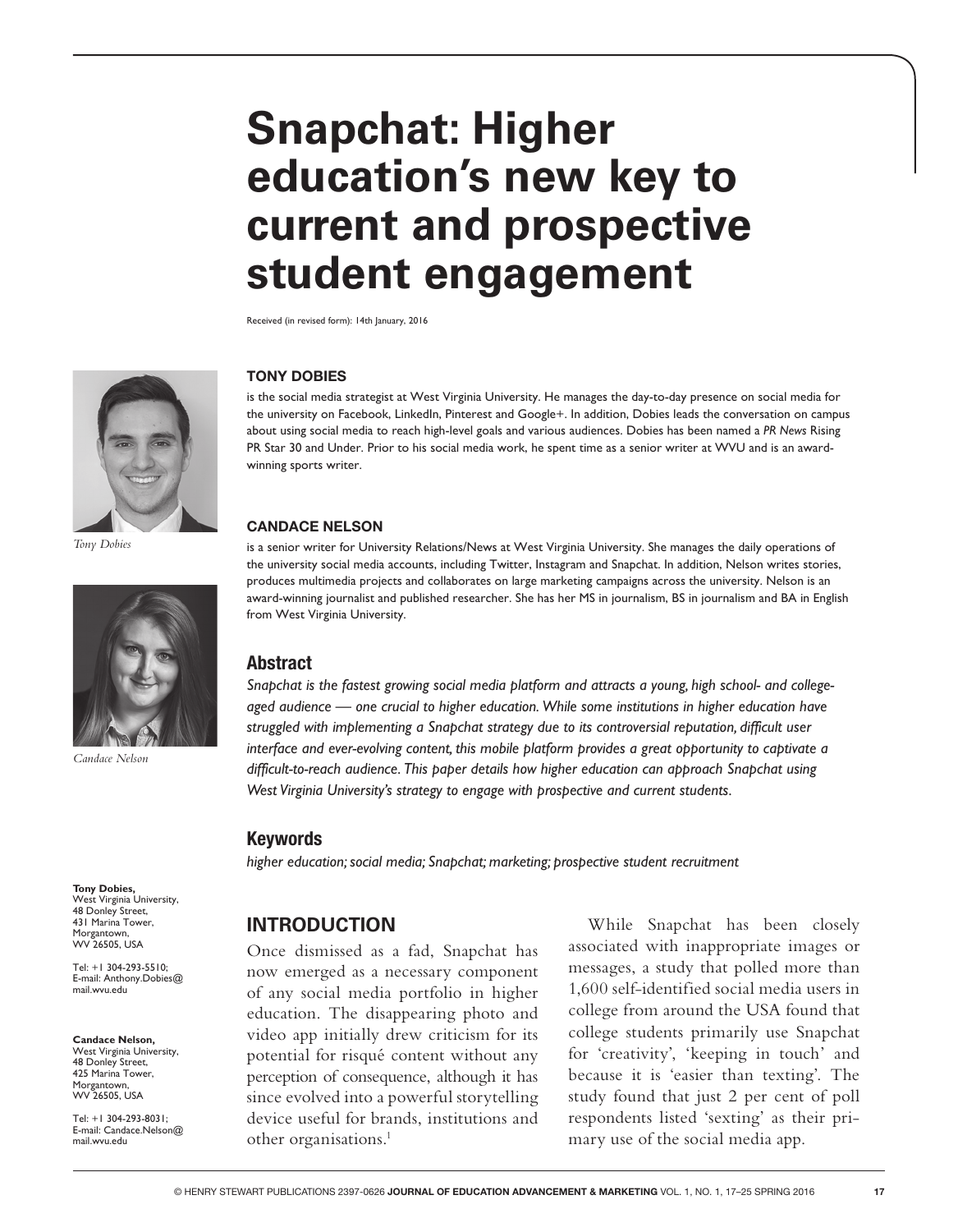The study, which was commissioned by New York-based marketing company Sumpto, found that about 77 per cent of college students use Snapchat at least once a day. 2 In fact, it is the fastest growing social network, with around 200 million monthly active users — half of whom are daily active users. These users are sending 400 million snaps per day, which makes it one of only two platforms — the other being Twitter — where the number of posts outnumbers the number of users. 3 Snapchat now gets 4 billion video views per day — tying with social media giant Facebook. 4

Brands have taken notice of the potential of Snapchat and have invested heavily in the app — specifically through the Discover app or via sponsored selfie lenses. For example, *Cosmopolitan* is averaging 3 million viewers per day via Snapchat Discover. 5 Snapchat is reportedly expecting to reach US\$50m in advertising revenue for 2015. 6

Despite the significant audience available on this platform, many institutions in higher education are hesitant about jump ing into the world of Snapchat. Instead, they are often deterred by the possibility of a negative response, compromising content or a nebulous situation. Colleges and universities should see this platform as an opportunity.

# **STARTING A SNAPCHAT**

Beyond the reputation that has been generated for Snapchat, some in higher education are intimidated by the user interface of the application, which differs greatly from the social media trailblazers before it. The mobile photo and video messaging app incorporates text, selfie lenses, the ability to send money, and even daily news pieces found in the Snapchat Discover section. The best way to understand this new user interface and learn the inner workings of the application is to dive in and get started.

## **Username**

Snapchat is available on both Android and iOS devices. West Virginia University, like other colleges and universities, uses a combination of iPhones and iPads to help produce content for Snapchat. Once the application is downloaded on all devices, select a username that coincides with other social media channels. For example, West Virginia University uses 'WestVirginiaU' on Snapchat, Instagram and Twitter to build a cohesive image.

# **Settings**

In the settings, it is not necessary to add a phone number to an account. We keep in mind that when a number is added, if anyone has that number existing in their phonebook, the name in the phonebook will show up as the username. For example, if we used the main West Virginia University number in Snapchat, anyone having that number saved in their phone under any number of names would see that saved name show up on Snapchat. Under 'Who Can …' we have made sure to change 'Send Me Snaps' and 'View My Story' to 'Everyone'. In that way, anyone who adds our username in Snapchat can send snaps and view our story. Also, run through the remaining options to activate front-facing flash, filters, replay and more.

# **Influential followers**

We can add influential students or other organisations on campus that we may want to follow. For West Virginia University, we add students whom we are considering for 'Takeover Tuesdays' or other campus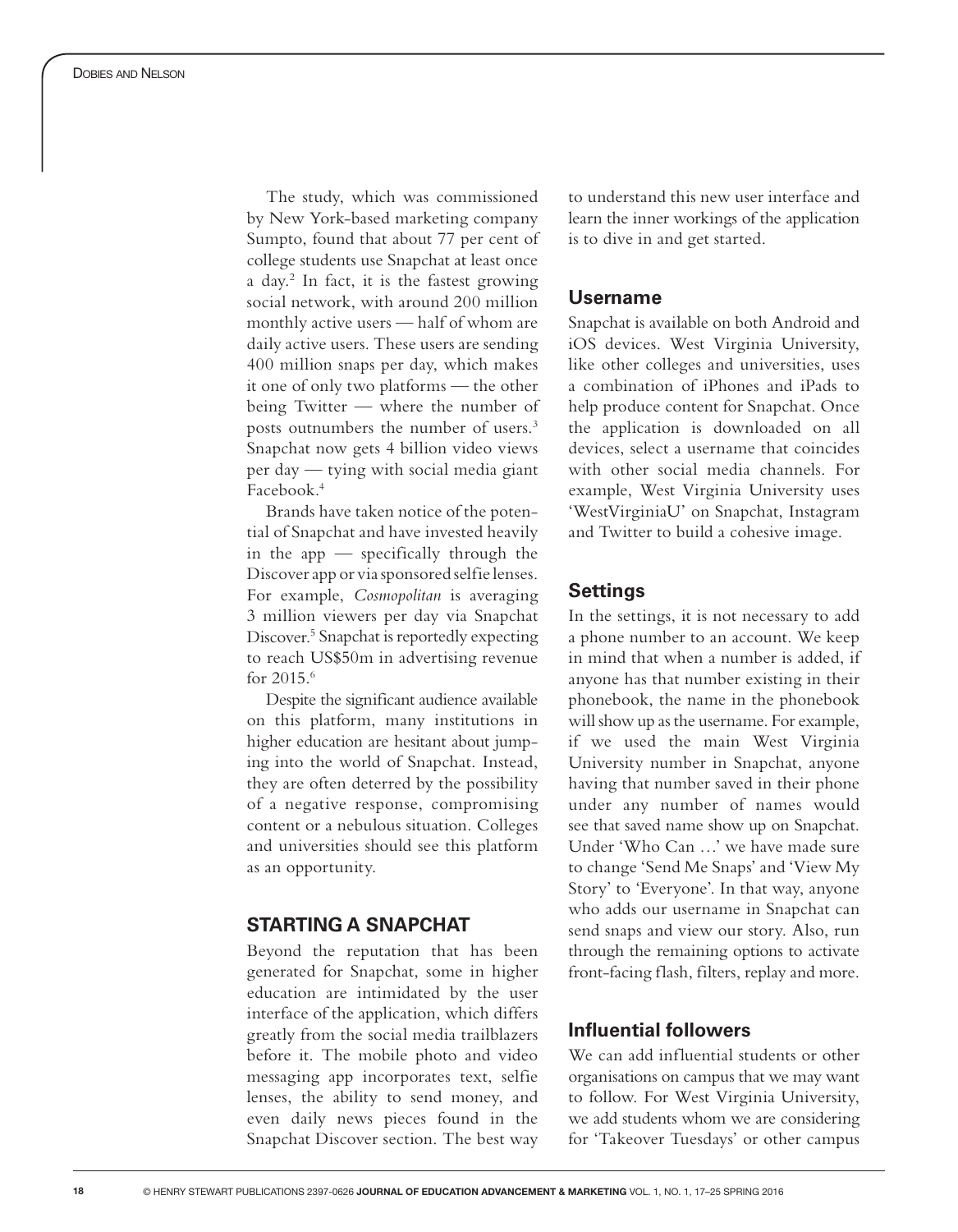leaders. We avoid adding everyone who adds us so that our feed does not become cluttered with information not necessary to the management of the account.

# **User interface**

Snapchat's user interface differs significantly from other platforms, without any main buttons to direct users to various menus. The main screen allows us to take snaps, while moving to the screen on the left shows a list of all snaps received and sent. The screen to the right shows all recent updates — or 'stories' — from friends, in addition to live events and the Discover tab, which can be found further to the right. The Discover tab features brand-sponsored content from outlets like *Cosmopolitan*, *National Geographic*, *People*, *Daily Mail* and ESPN. If a campus has a Snapchat-run 'live' campus story, it will also appear in this area.

# **Geofilters**

On the main screen, tap on the circle at the bottom of the image to take a photo. It is possible to use flash or alternate from the front-facing camera to the backfacing camera if necessary. Then we can choose the number of seconds for which we want the photo to live. Once we have taken the photo, we can swipe to the left or right to add any geofilters that may be available in our area. Geofilters are a filter users can add to an image that has already been taken based on location. Geofilters are a highly sought-after feature for many colleges and universities because they allow them to brand a specific location. Geofilters are only available in certain locations, surrounded by a geofence, and only users in those particular areas have access to the geofilters.

Colleges and universities are able to submit geofilters according to Snapchat's guidelines, which can be found on its website. Geofilters must be a weboptimised, transparent PNG file. They have to be 1,080 pixels wide and 1,920 pixels high. They must be under 300 kB. Snapchat does allow colleges and universities to use logos or trademarks if they are submitted by an authorised official from the school. West Virginia University has a number of geofilters, which have been used for game days or as a general campus introduction that includes iconic imagery.

#### **Campus story versus your story**

Snapchat Campus Stories are special live stories created for select colleges and universities. Snapchat users who are within the selected area can contribute to this campus story, which serves to aggregate daily campus happenings. It automatically shows up on any user's Snapchat account who has been in that area within the last 24 hours. This is separate from individual college or university Snapchat accounts, which can often cause confusion for followers. Meanwhile, any colleges or universities who have individual accounts must promote their individual Snapchat usernames so that individuals can add them as friends. West Virginia University has a campus story which is not in the university's control. To help tell the university's story, West Virginia University has its own account.

# **iPads**

Third-party applications are prohibited under Snapchat's terms of service, which makes any graphic or pre-produced image difficult to post to Snapchat. Instead,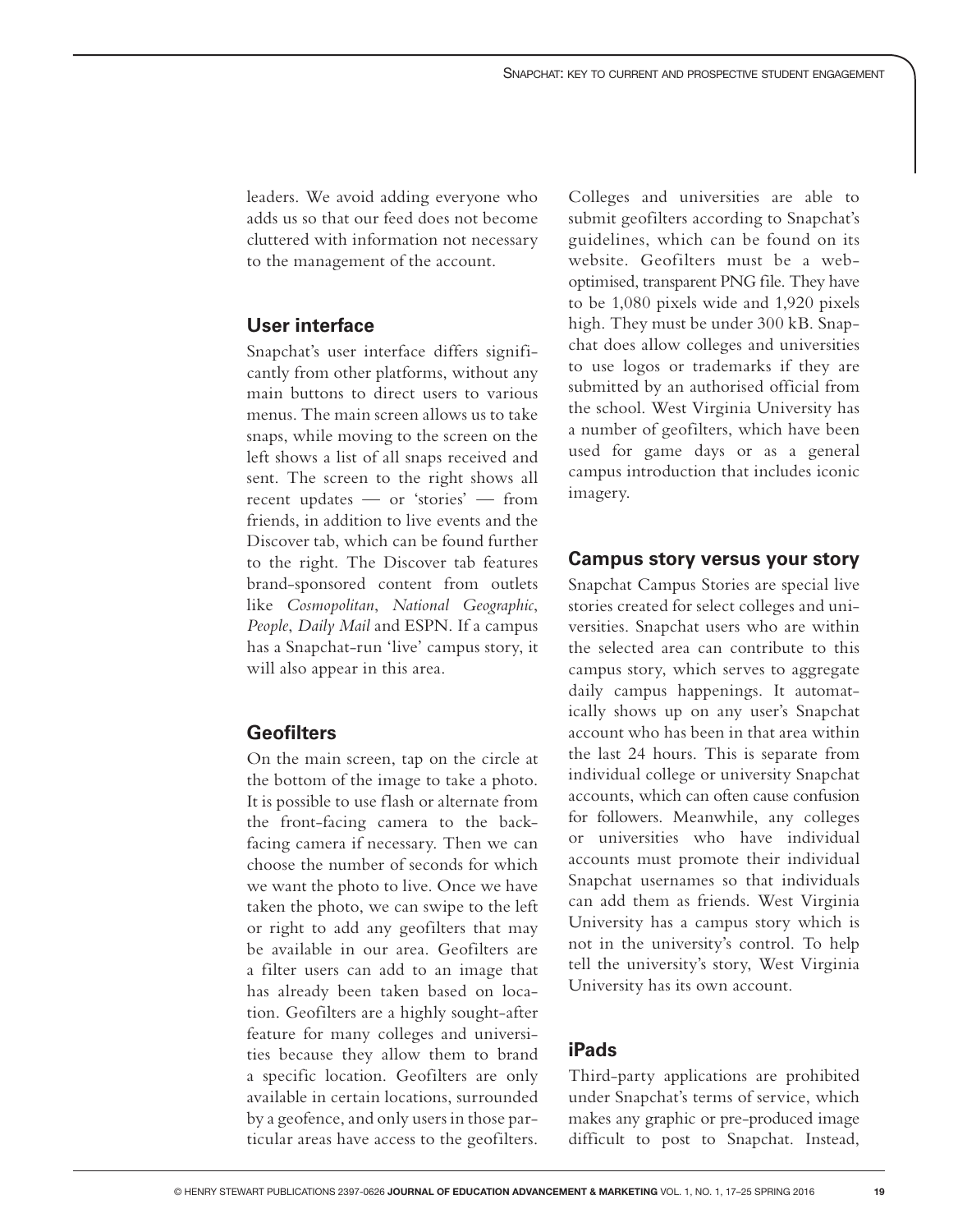Snapchat requires all content to be produced within the app itself — so no previously created content can be uploaded. To manoeuvre around this requirement, West Virginia University uses a twoscreen system. For any graphic or image that already exists, it is uploaded onto an iPad, and then within the Snapchat app itself onto a phone, so users can take a photo in Snapchat of the photo on the iPad. This can prove difficult with overhead lighting and screen patterns, but dark rooms and anti-reflective coating on iPads help neutralise those concerns.

#### **Frequency**

It is not necessary to post on Snapchat as often as on other platforms. Whereas Twitter requires daily updates, in West Virginia University's experience Snap chat users seem to respond well to a few updates per week. Updates on Snap chat are regarded as a pleasant surprise. So, when users see a post on Snapchat from West Virginia University, they are excited to see new content, rather than questioning the amount of activity on the account.

For a full guide on how to start a Snap chat from scratch, visit https://support. snapchat.com/ca/getting-started.

## **CROSS-PROMOTION**

Once the account is created, it is then necessary to promote it. While many large social media platforms allow for a com prehensive search to find users, Snapchat requires a much more targeted approach. 7 While users can now use a link to solicit friends, unless a user knows a specific username, it is difficult to find accounts to follow. For that reason, it is necessary to cross-promote Snapchat accounts heavily

across the other platforms that already have an established following.

#### **Username**

Publishing the institution's username in marketing and admissions materials is one way to help Snapchatters find the insti tution. The username can also be posted across social media platforms where an established base already exists. Snapchat users are more similar in age and interest to those on Instagram and Twitter, rather than on Facebook where the age skews much older.

#### **Snapcode**

Snapchat creates a Snapcode for every user, which can be found under the small ghost icon at the top of the screen (Figure 1). The Snapcode features a pattern of dots on a yellow background and can include an optional selfie in the centre ghost image. This Snapcode can be scanned by anyone in the Snapchat application, and it automatically takes the user to an option where he or she can add the user of that Snapcode.

#### **Contests**

Colleges and universities can use contests on already established platforms to drive traffic to Snapchat. These contests will not only increase engagement, but will also expand the audience on the new platform.

# **ENGAGEMENT**

Building relationships is necessary to any social media presence, and a pathway to achieve that is through constant engage ment. Snapchat provides colleges and universities with a much more private way to engage with prospective and current students.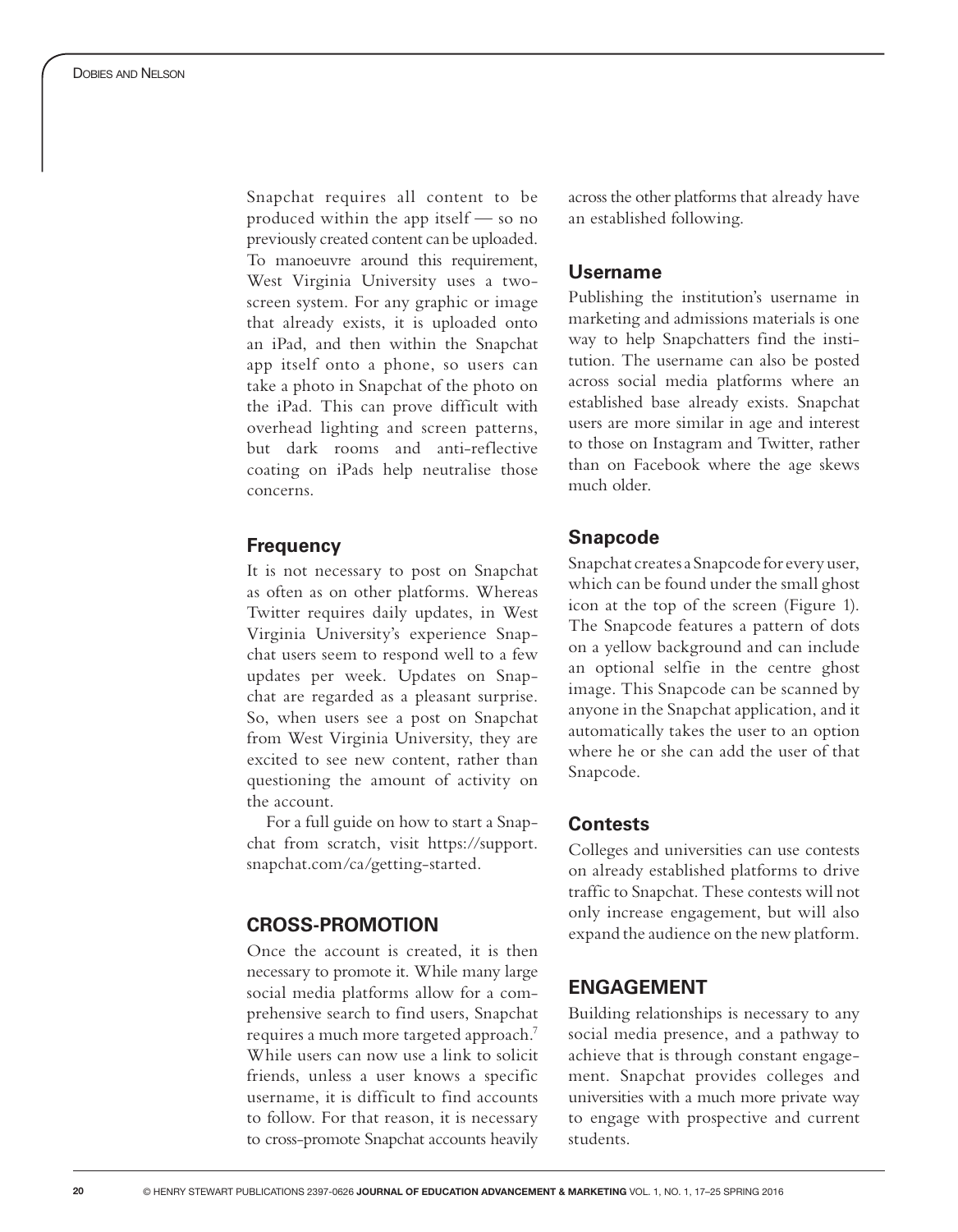

**FIGURE 1** WVU's Snapcode

#### **Recruiting**

Snapchat itself believes it is the 'best way to reach 13 to 34 year-olds', as it reports based on internal data that more than 60 per cent of US 13- to 34-year-old smartphone users use Snapchat.<sup>8</sup> In addition, research conducted in 2014 showed that 77 per cent of college students use the application on a daily basis.<sup>9</sup>

When it comes to teens, 41 per cent use Snapchat, according to a 2015 study from Pew Research Center on teens, social media and technology; Pew surveyed 1,084 parents and 1,060 teens to come up with these results. Facebook, at 71 per cent and Instagram, at 52 per cent were the only two social media applications with more popularity.<sup>10</sup> More specifically, 31 per cent of 13–14 year olds use the application, while a much larger 47 per cent of 15–17 years olds use it. Girls and older teens are the most likely to send snaps, as 51 per cent of girls use the app while 31 per cent of boys use it.

One great difference between some of the more popular social media platforms and Snapchat to 13–17 year olds has to do with privacy. While these teens are on Facebook more often, Pew Research shows that teens feel like they have more privacy on Snapchat. On Facebook, for example, there is a better likelihood that a teen's parents or grandparents are there as well. On Snapchat, the chance of a user being over the age of 34 is much less likely. That privacy allows teens to be more authentic.

Since Snapchat is a mobile-only application, it is necessary to have access to a mobile device to access the application, and Pew reports that 88 per cent of American teens between 13 and 17 have access to a mobile device, and 73 per cent of those have access to a smartphone.

Due to Snapchat's popularity with this age demographic, it makes sense for those in communications, marketing and recruiting positions throughout higher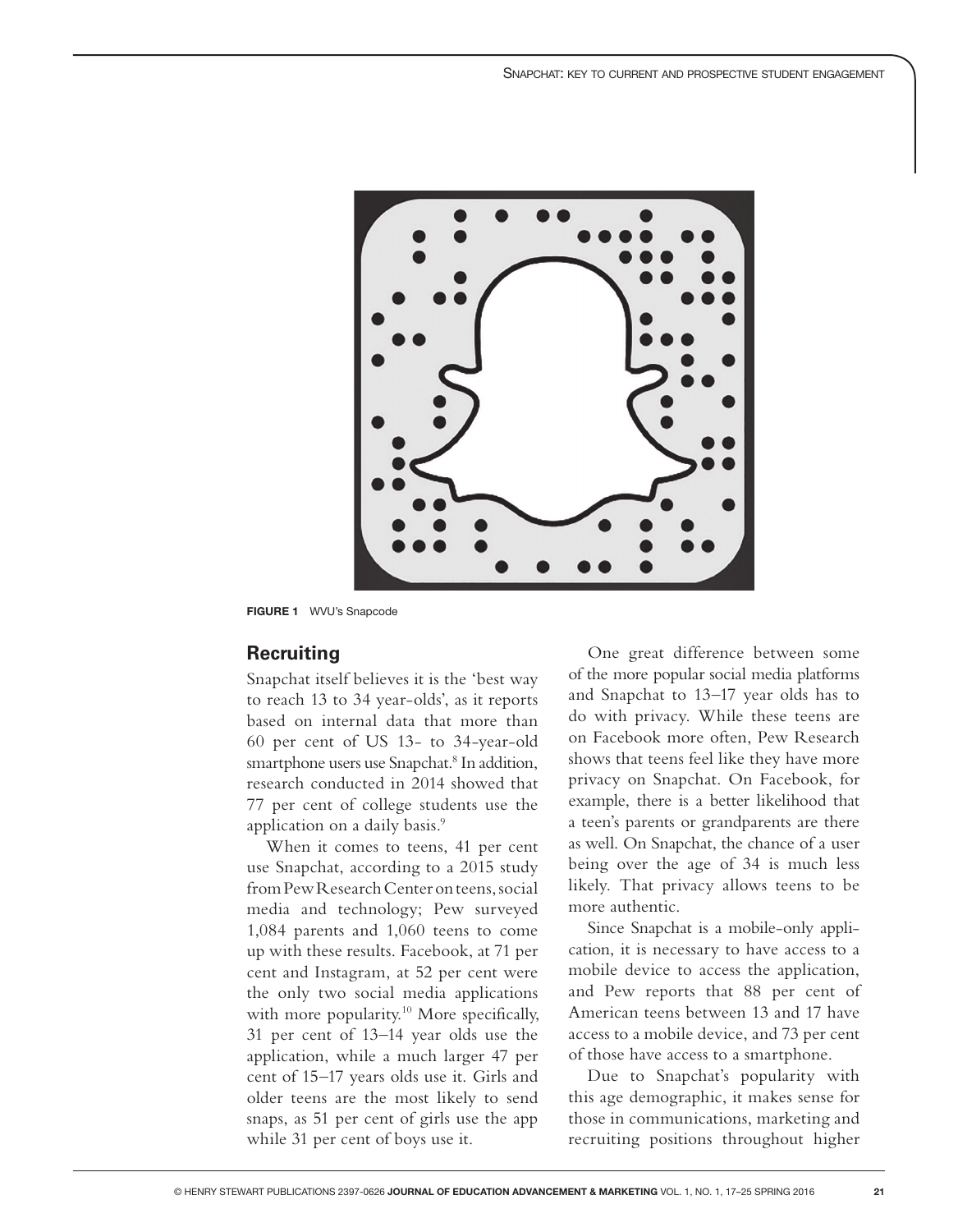education to attempt to use it strategically. In 2014 nearly two-thirds of high school students searching for the right college to attend used social media for research, and 70 per cent of those who did found social media to be an influencer.<sup>11</sup> In addition, 73 per cent of high school students surveyed said that a college should have a presence on social media and two-thirds said that individualised social media conversations influenced their decision on where to enrol.

#### **One-on-one conversations**

While it is difficult to guarantee that a Snapchat story or conversation will lead to an increase in admissions applications, it can help to create much better rela tionships with those high school students interested in an institution. Social media, as a whole, is best at brand and rela tionship building, as it can be used on a much more personal level than many other forms of communication. With Snapchat, the conversations can feel much more private, as they are almost entirely one-on-one. Anyone who follows a brand's Snapchat account can send it a snap unless the brand has changed its settings to disallow the feature.

When the average user sends a brand a snap, it is crucial to use that as an oppor tunity to start a conversation and build a relationship. In recruiting, this can be a key point in a student's investigation process into the institution. At West Virginia University, we take advantage of situations just like this; if we receive a snap from a high school student, we almost always reply. We receive questions at random from many high schoolers about student life, the admissions process, etc. Many of these answers can be found online, but we have found that giving a quick answer directly to them — without forcing them to pick up a phone or send

an e-mail — is a big positive for them. At times, our conversations with these pro spective students continue over the next few minutes and can build into a much more concrete conversation through the recruiting process, with the hope that we receive snaps when they are accepted into the university, visit campus the following summer for orientation and eventually join us on campus as a student.

In addition, we have used other entry points in the recruiting process as an opportunity to reach out later via Snap chat. During recruitment events, we ask for Instagram, Snapchat and Twitter handles to give us the opportunity to follow up with the student in the future. We ask for the same information on our sign-up form for campus tours as well. Why? Well, we know that these stu dents already have some interest in our university; otherwise they would not be at our recruitment event or taking a campus tour. With that knowledge, we feel it is feasible to reach out to these stu dents. In the past we created templates that we personalised for each student we started conversations with and have more recently taken a more fun and less cookiecutter approach by typing up different messages to each individual student to make the conversation feel more realistic.

# **Relationship building**

Snapchat, more than any other platform, needs to focus on the intended audience and what it wants to see and not the content that we as a university want to push onto that audience. That can make things tough in that it is very different from other social media platforms. Snap chat is much more experiential and real compared to some of the other popu lar applications. There are not as many opportunities to make things look and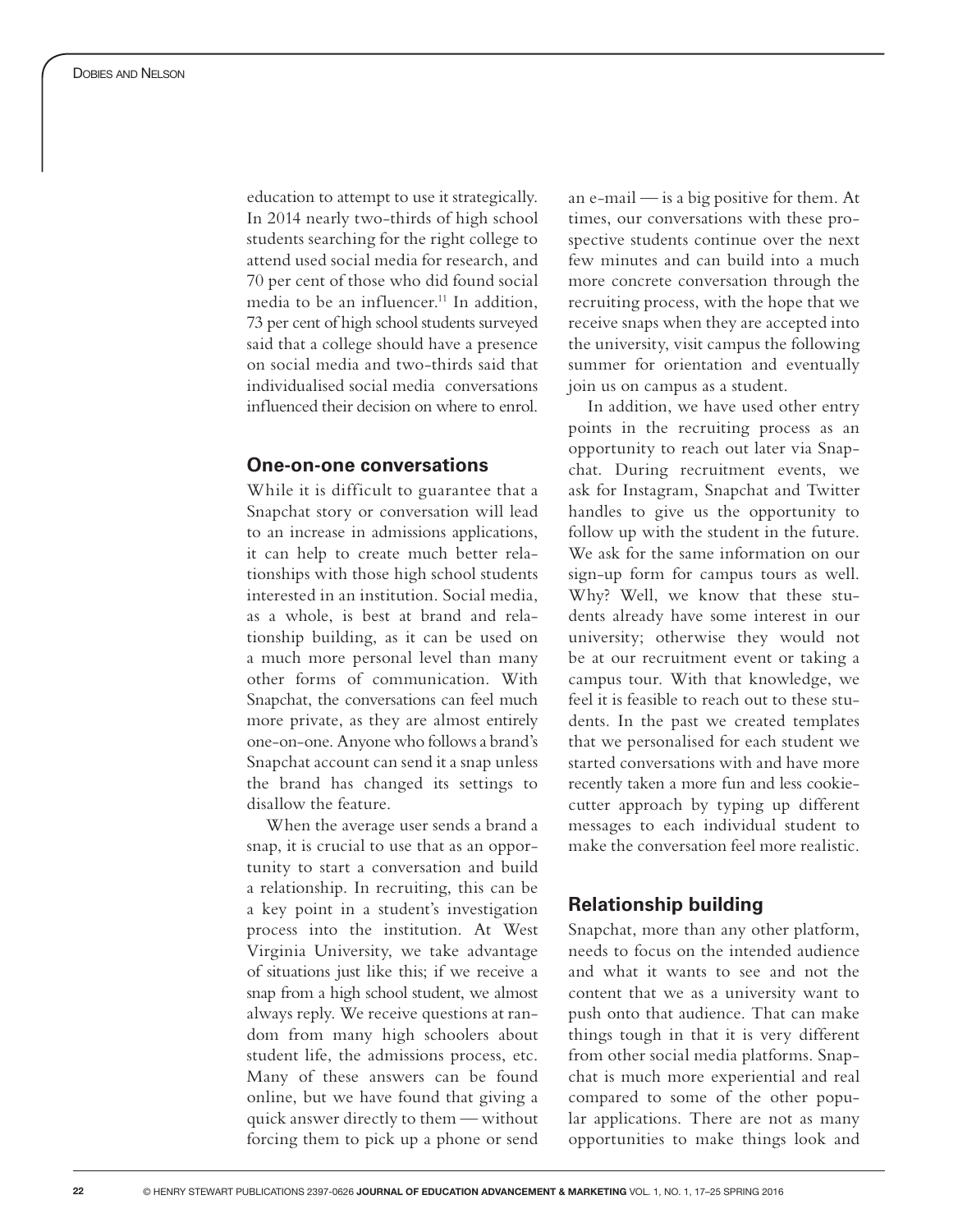feel the way we want them to as we would with other communications.

It is smart to develop a personality on Snapchat that is unique and different from your other social media accounts. For us at West Virginia University, we found most success when speaking in the same way that teens speak to each other. That does not mean that we are unprofessional; rather, we are informal and conversational. For example, we would never use the word 'hello' and instead would use 'hey' or 'hi'. In addition, we have found that using emojis in our conversations on Snapchat is a solid tactic.

Our audience on Snapchat now knows what to expect from us. Our followers are not turned off by the way we speak, and instead are drawn towards us. This helps us create those conversations and then eventually the relationships that are so important to universities across the world.

# **CASE STUDY: 'ASKWVU' SNAPCHAT Q&A**

Based on our experience at West Virginia University, High schoolers are much more likely to ask a question on Snapchat

than on any other social media platform. In late 2015 we held an 'AskWVU' question-and-answer session on Snapchat (Figure 2), where we answered many questions from prospective students over a 12-hour period. We promoted this event on our other social media accounts that focus on this younger demographic, such as Instagram and Twitter, and gave out informational postcards to prospective students at different recruiting events leading up the event. We estimate that our account gained nearly 1,000 followers prior to our 'AskWVU' Q&A session. On the day, we received more than 600 questions from prospective students, ranging from middle school to high school seniors. We tried to answer many questions directly, and others that we saw repeat often like 'What food options are available on campus?' or 'Which dorm is the best?' were answered in our Snapchat story that day. Our story had a record number of views that day, receiving upwards of 6,000 views — about 1,000 more than we had on an average story up to that point. We consider this to be our most successful social media recruitment campaign to date. It was very clear that



**FIGURE 2** AskWVU Q&A session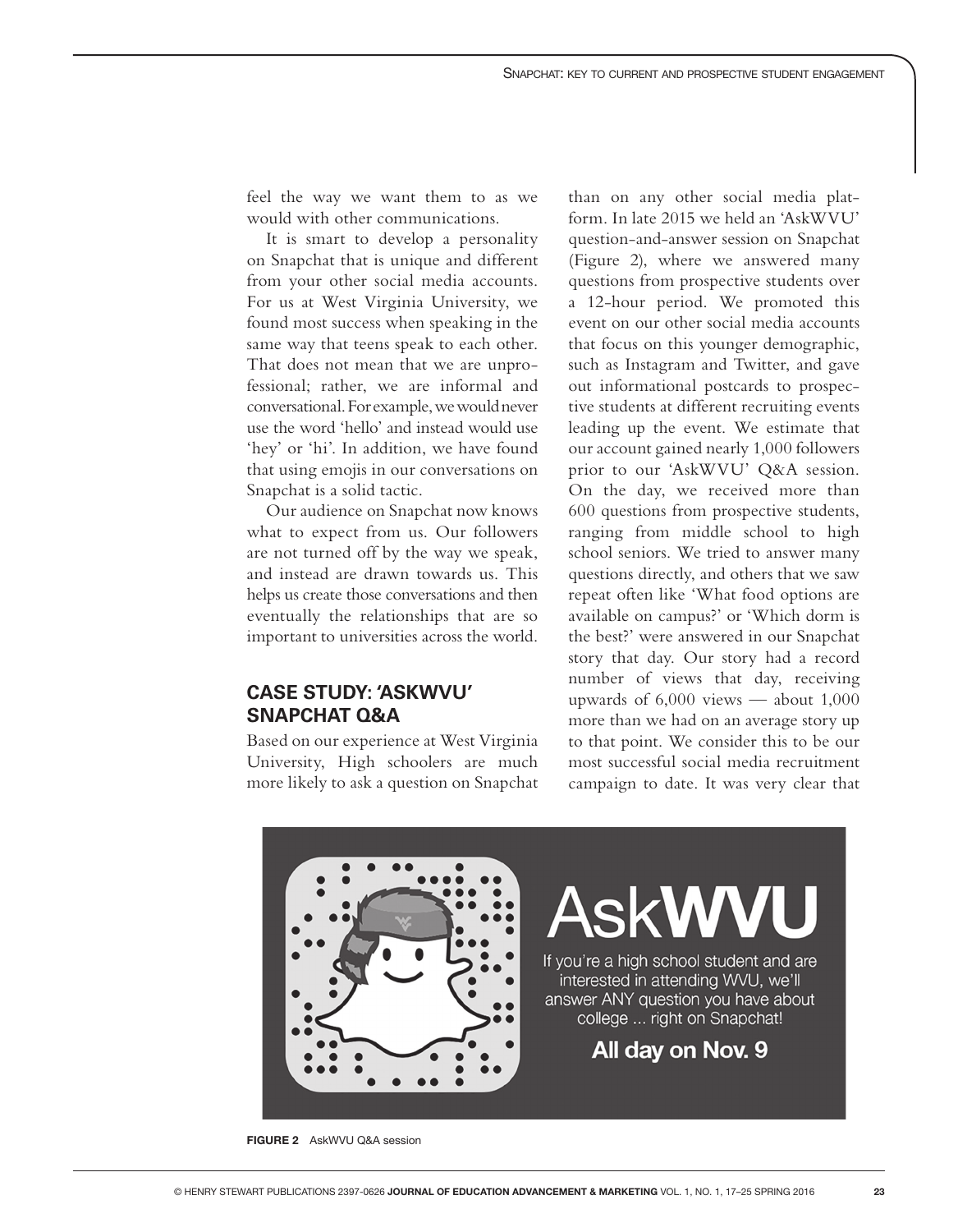students were more comfortable sending in questions privately instead of in a much more public setting like Facebook or Twitter. To see the 'AskWVU' Snapchat story, visit: http://go.wvu.edu/AskWVU.

# **CASE STUDY: TAKEOVER TUESDAY**

At West Virginia University, nearly all of our content on Snapchat is in some way targeted towards prospective students. An example of that would be our Takeover Tuesday campaign (Figure 3), which allows a different student to run our university account for a 24-hour period every Tuesday. While we strive for as much diversity as possible in gender, race, discipline, etc, it is more important to us that the student who takes over the account is not only excited about the opportunity, but will post engaging content and interact as much as possible over that 24-hour period. Because the students are taking over our university Snapchat account, we have them sign a contract to make sure that they fully understand the responsibility. When these

students take over the account, they take Snapchat followers through a day in their life — into the classroom, the extracurricular activities, their dorm rooms, etc. In addition, they usually have the opportunity to answer questions throughout the day focused on their majors or general campus life. Many of the students who have participated in Takeover Tuesday said they received numerous questions from prospective students attempting to get a different view of campus from somebody not necessarily affiliated with it.

We have found that many universities fear giving university-wide accounts over to students. To us, however, we see this as an opportunity, not a risk. Our students provide an opportunity to see life through their eyes in a way we could otherwise never reproduce, and that is important when we are looking for reallife experiences on campus to showcase to our prospective students. They are our greatest assets, and letting them take over our Snapchat has allowed us to show off many different perspectives and increase the number of WVU voices they hear from on a weekly basis.



**FIGURE 3** Takeover Tuesday